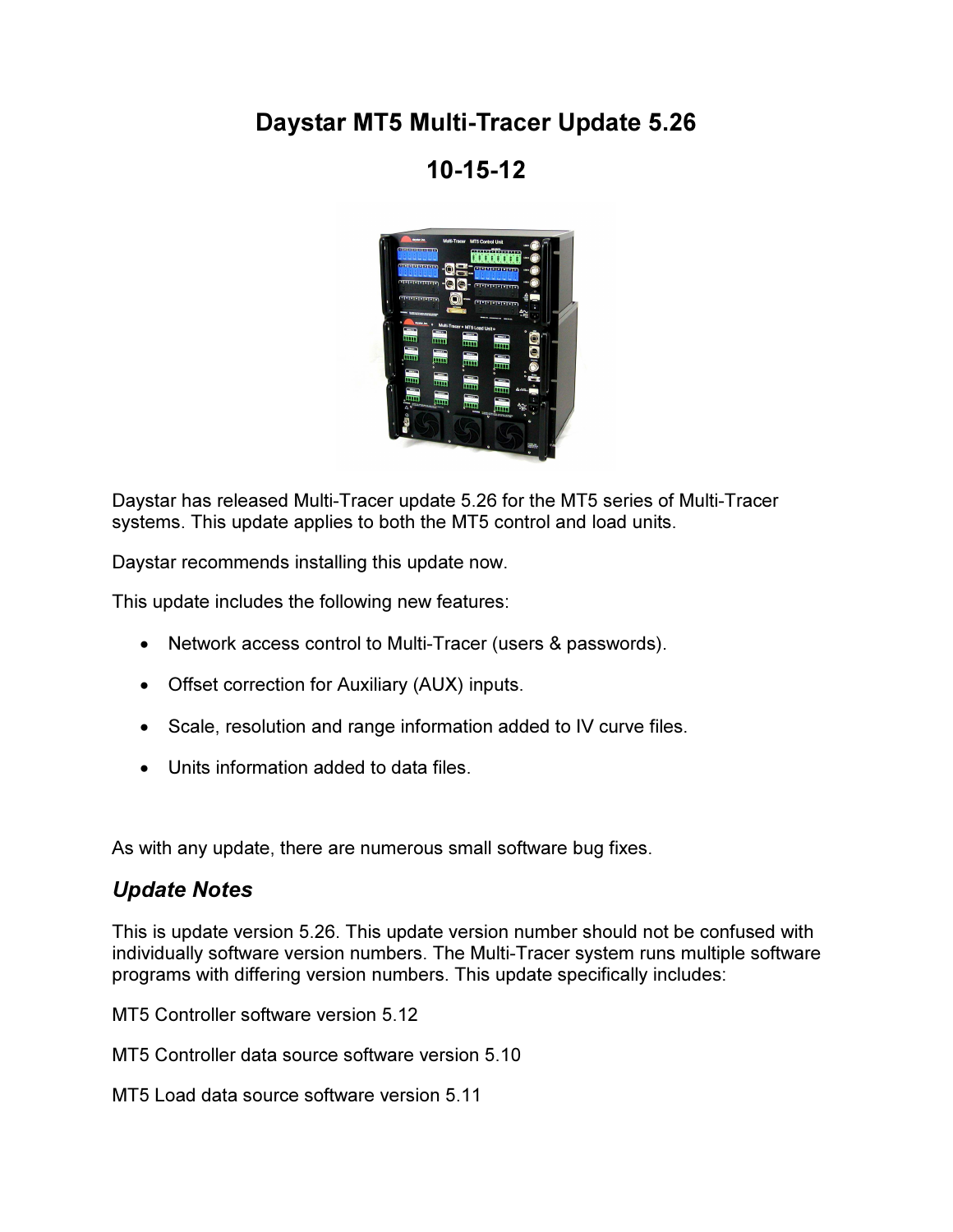Web Page version 1.04

As described in the "readme" file included with the update, the update files must be extracted (unzipped) from the zip file.

Copy the "tar" file to the USB flash drive as described in the "readme" file.

The "tar" file is itself an archive and may appear similar to a "zip" file. However, DO NOT attempt to extract files from this "tar" file. The Multi-Tracer will do this as needed.

After performing the update as described in the "readme" file and shown below, the update will create a file called "mt5 update log.txt". This file will contain details of the update operation.

Note: You will need to perform the update on both the MT5 control and load unit. See "readme" file, below and included with update for detailed instructions.

## Instructions (readme file)

Update 5.26 for the MT5 Controller AND Load version 5.12 (controller), 5.11 (load)

This update MUST be used on both the MT5 Controller and MT5 Loads.

Note: You will need a USB flash drive to perform this update.

\*\*\*\*\*\* WARNING \*\*\*\*\*

If you have used this USB flash drive for previous updates, be sure to delete any previous update tar files.

Please follow these steps:

- 1) Delete any existing "tar" files from the root of the flash drive.
- 2) Copy the update tar file to the root of the USB flash drive.
- 3) Confirm that the tar file is on the ROOT of the USB flash drive.

Steps 4-10 Update the MT5 Controller Unit

4) Turn off the Multi-Tracer Control Unit.

5) Insert USB flash drive into either USB host port of the Multi-Tracer Control Unit.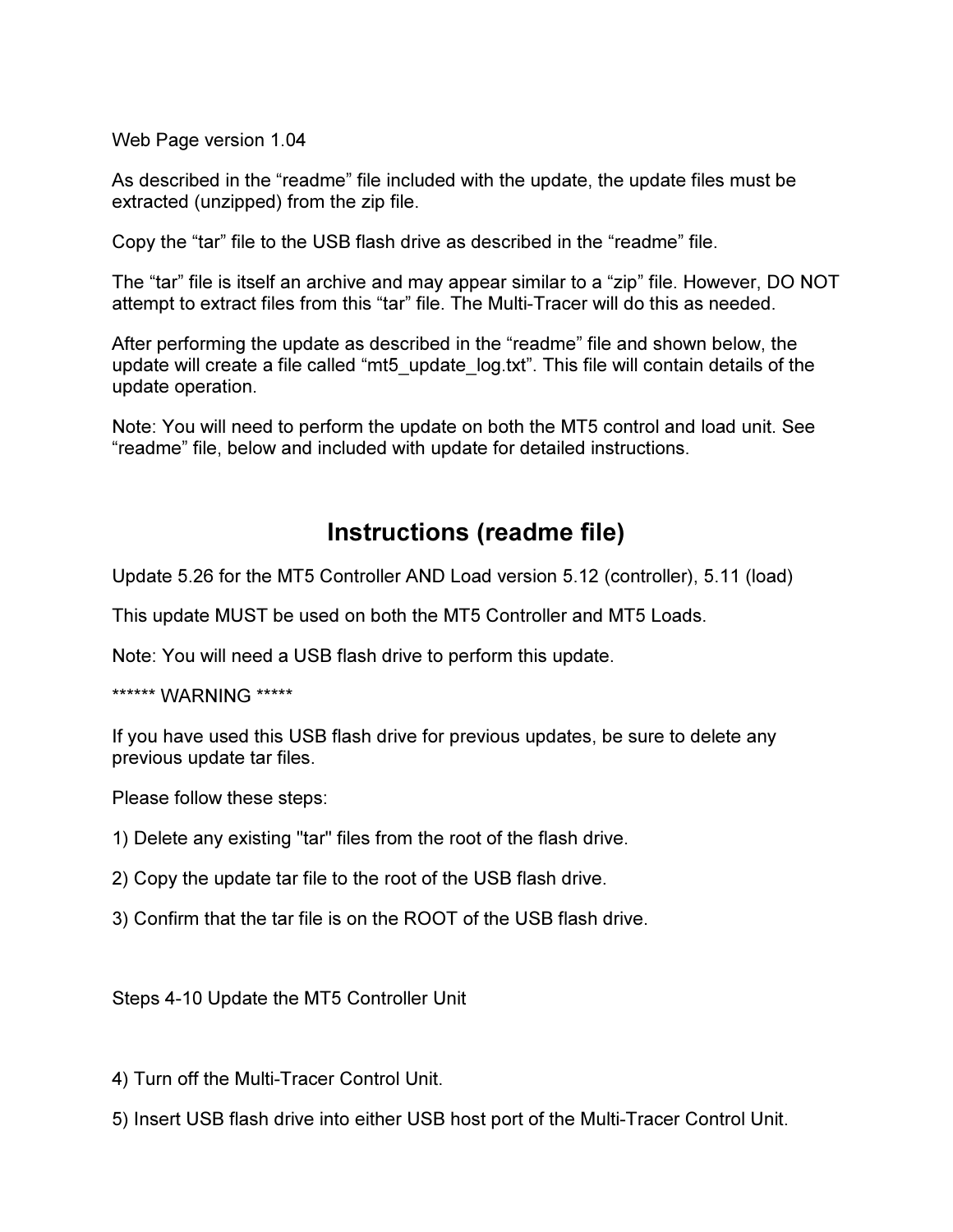- 6) Turn Multi-Tracer Control Unit power back on.
- 7) Wait at least 2 minutes.
- 8) Turn off the Multi-Tracer Control Unit.
- 9) Remove USB flash drive.
- 10) Turn Multi-Tracer Control Unit back on.

Steps 11-18 Update the MT5 Load Unit

- 11) Turn off the Multi-Tracer Load Unit.
- 12) Insert USB flash drive into the USB host port of the Multi-Tracer LOAD Unit.
- 13) Turn Multi-Tracer LOAD Unit power back on.
- 14) Wait at least 2 minutes.
- 15) Turn off the Multi-Tracer LOAD unit.
- 16) Remove USB flash drive.
- 17) Turn Multi-Tracer LOAD back on.

18) Using your computer, examine the USB flash drive. It should have a file "mt5\_update\_log.txt".

This file will have summaries of updates indicating success or failure of the update.

After completing the update, use your browser to check that the update worked. On the main Multi-Tracer web page, the "Help" menu should now have an "About" menu item.

Select this item. You should see a display summarizing the controller and load configurations.

Confirm that the Controller Software version is now 5.12

Confirm that the Controller Data Source Controller software version is 5.10

Confirm that the Load Data Source Load software version is also 5.11